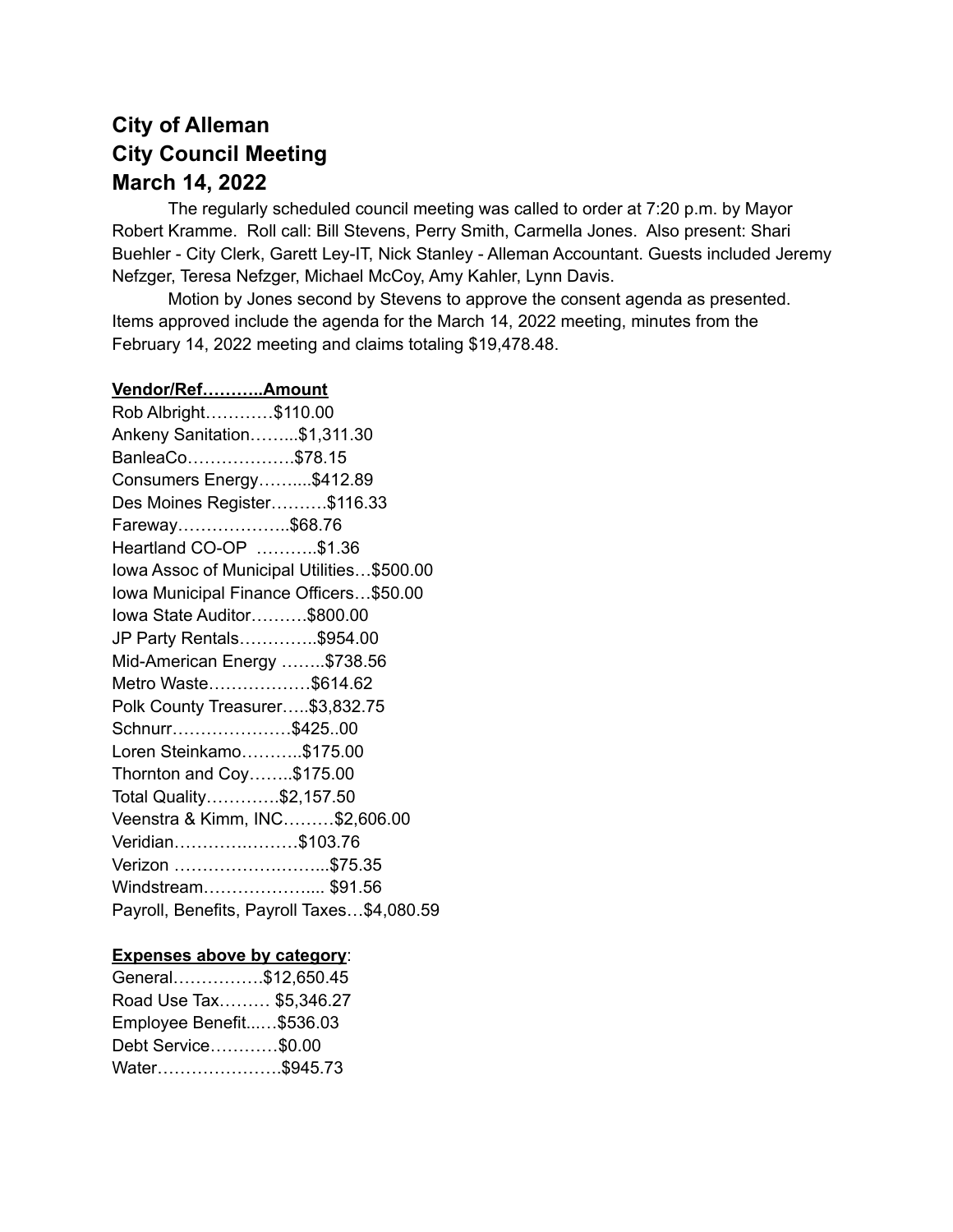#### **February Revenues:**

| General \$7,459.16                          |  |
|---------------------------------------------|--|
| Road Use \$2,437.89                         |  |
| Employee benefit\$0                         |  |
| Debt service \$0                            |  |
|                                             |  |
|                                             |  |
| Roll call vote: Ayes: Stevens, Smith, Jones |  |
|                                             |  |

## **Public Forum**

Michael McCoy of Metro Waste Authority spoke to Council about the agreement between Metro Waste Authority and the City of Alleman. There will be a 43 cent per household increase in 2022.

Amy Kahler from Des Moines Water Works spoke to Council about the Central Iowa Water Works. Alleman would still be a total service customer of Des Moines Water Works and they would represent us on the CIWW Board.

### **Reports of Advisory Boards and Commissions**

### **Sheriff Report**:

Given by Lt Todd Galetich Motion by Jones seconded by Smith Motion carries 3:0 **Street Report**: Given by City Clerk Shari Buehler Motion by Jones seconded by Stevens to accept the recommendation of V&K on the bids for 141st Ave and award the contract to J & K Contracting... Motion by Jones seconded by Stevens Motion carries 3:0 **Park and Recreation Report**: Given by Jones Motion Stevens seconded Smith Motion carries 3:0 **Hometown Pride Committee** No Report **Planning and Zoning Report**: No Report **Board of Adjustments Report**: No Report **Web Report** Garrett Ley submitted a written IT Report Motion Stevens seconded Smith Motion carries 3:0